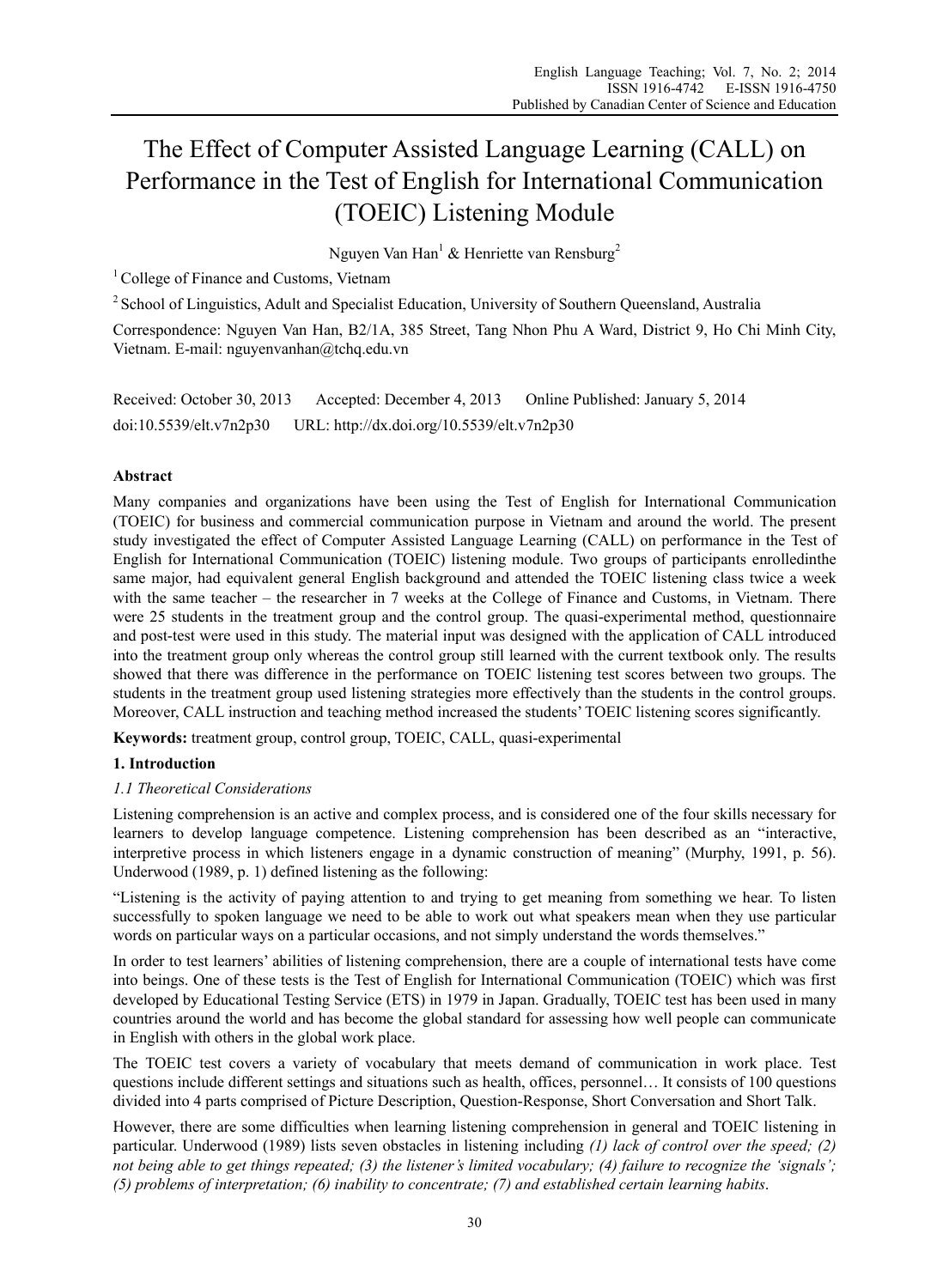Therefore, it is very important to take into consideration the selection of appropriate method of teaching listening to enhance students' TOEIC listening performance.

# *1.2 Practical Concerns*

Every year, the College of Finance and Customs (CFC) welcomes thousands of students of many majors. After passing the entrance examination, students have six semesters to be filled up with the specialized knowledge suitable for their future jobs. Unlike the training system of university – there are two distinct stages: general training stage and major training stage, the training program at CFC is somewhat divided into two stages. Students learn fundamental subjects in the first year such as Psychology, Physical Education, Math, Law, General English (GE) ... and specialized subjects in the last two years including Test of English as International Communication (TOEIC). The time for learning TOEIC is 75 periods per semester (one period equals to 45 minutes) from the third semester.

English is one of the compulsory subjects in the training system. It does not only meet the students' needs in learning, doing research and work but also enables them to come near to the top of managements also.

# 1.2.1 The Teaching and Learning Materials

Before joining TOEIC course, students have to attend GE course with the duration of 75 periods in the first year. The book named *Business Basics* written by *David Grant and Robert McLarty* is used during the course. Students are equipped with basic words related to daily activities, trips, food, telephoning, etc. All skills are developed together with basic grammar and vocabulary. After finishing GE, students are required to attend a TOEIC course with another 75 periods in which the book of specialized field *Starter TOEIC* written by *Anne Taylor & Casey Malarcher*is used.

# 1.2.2 The Teaching and Learning Situation

The students' aims of the TOEIC course are to be able to use the target language well for communication purpose and to get a higher score in TOEIC test. With this goal, language competence, which underlines all language performance or language use, is hence very important in language teaching and learning. Savignon (1983, p. 9) said that "communicative competence is relative, not absolute, and depends on the cooperation of all the participants involved".

The current TOEIC material and the teaching method are not interesting and have less interactive listening activities for students to enhance listening skills and language competence. In reality, students are stuffed with a large amount of new words. Many listening tasks are introduced day after day, so the students' only duty is to read and listen passively to choose the correct answers.

This inappropriate teaching method makes it difficult for both TOEIC teachers and learners to cover all listening skills. So, the TOEIC teaching and learning looks confusing. As Hutchinson and Waters (1987, p. 158) stated "teachers are often reluctant dwellers in a strange and uncharted land". Therefore, both the teachers and students need a sound syllabus that can facilitate the teaching and learning to make it accessible and real.

In addition, a very big class (from 50 to 80 students) also prevents TOEIC teachers from applying the communicative approach and CALL in teaching. In general, choosing an appropriate syllabus, suitable methods and somewhat reducing the number of students are the important things in order to make the TOEIC teaching **better** 

# 1.2.3 The Learners

Students entering this college have virtually studied English for at least 3 years (from grade 10). Among them, 22% got national English certificate level A, or B. Their English background is enough for them to continue with the GE course in the first year of their study. During the GE stage, students take the advantage of reviewing the basic grammar points that they have studied before.

Coming to the TOEIC course, students have no chances to enhance their oral skills. They are stuffed with several new words in listening and reading comprehension tasks. This forms the habit of rote learning and there is no connection between what they have learned with what they activate their own language products. This seems to meet the short-term goals as being stated by Harmer (1991, p. 3), "... short-term goals might include such things as wanting to pass an end-of-semester test or wanting to finish a unit in a book".

# 1.2.4 The Teachers

In addition to the normal functions of a classroom teacher, the TOEIC teacher will have to deal with needs analysis, syllabus design, materials preparation or adaptation and evaluation. They not only control but also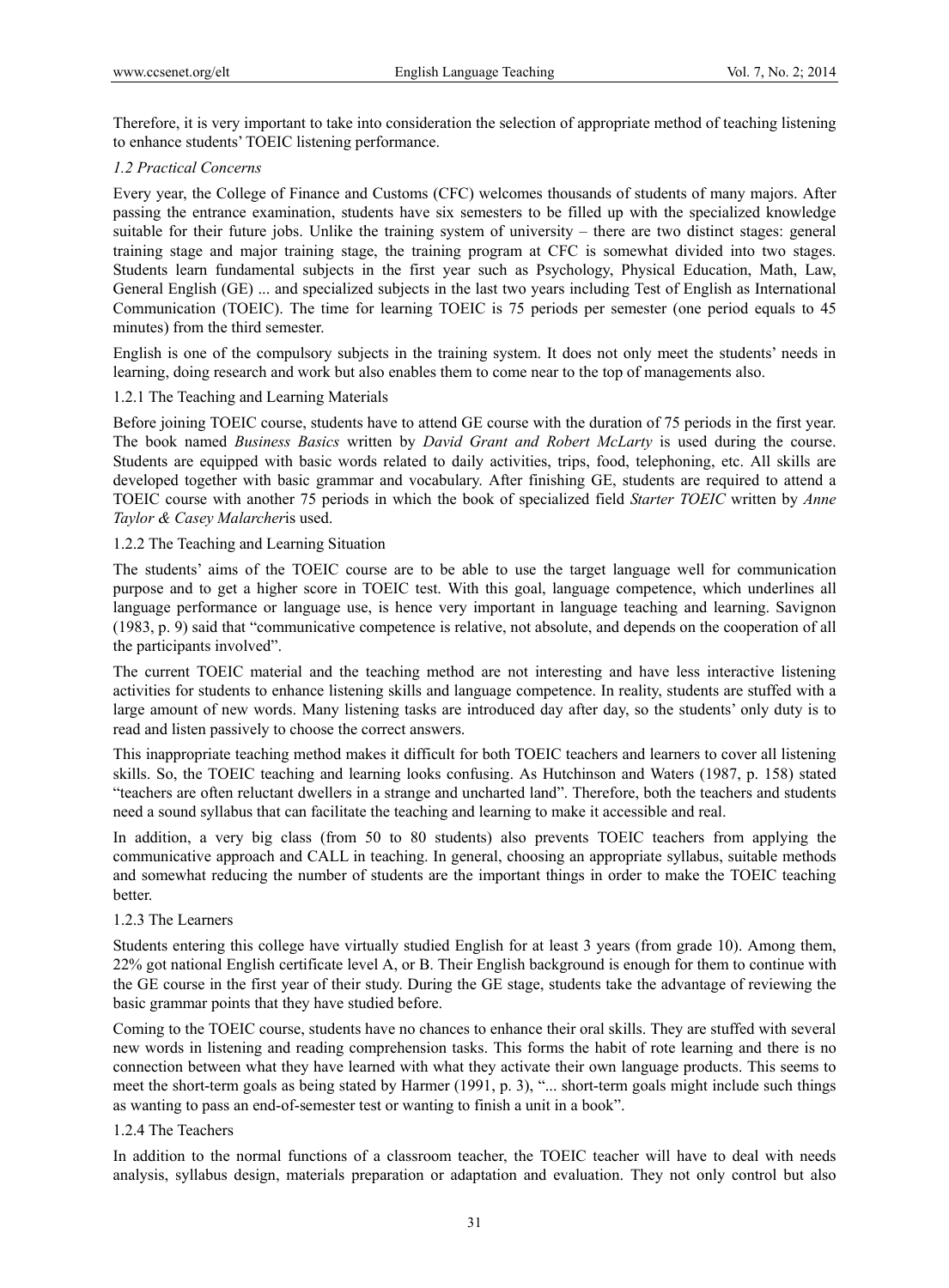facilitate students'duties when they experience TOEIC listening tasks.

The English language teachers at CFC, who have over three years of experience in TOEIC teaching, are in charge of teaching TOEIC. They take many roles as facilitators to help students with their problems, participants to join group discussions and share ideas relating to TOEIC content or even students' language barrier. Some senior TOEIC teachers also take part in the process of compiling or adapting materials suitable for students.

The current TOEIC material may cause to teachers some problems. Because all of them are GE teachers, they have to update knowledge by self-studying. It is not easy for them to be qualified in such a new field with short time. Therefore, they do not think they are qualified enough when applying any CALL application except the grammar translation method. As a result, the teaching process does not bring any interesting activities so as to motivate the students. Although the teachers are enthusiastic and trying their best to apply new methods in suitable situations, the outcomes seem less satisfactory.

# *1.3 Objectives of the Study*

It is argued that foreign language learning process is most successfully acquired when students are engaged in meaningful use. CALL is supposed to allow for the integration and combination of language learning and content of subject matter. The objective of this study is to verify the effectiveness of the application of CALL instruction in the course of teaching TOEIC listening module. The study is based on:

1) A questionnaire administered twice: one before and one after TOEIC course to ask students of two classes (C11E2a and C11E2b) about their motivation, ways of learning, and learning needs for the TOEIC course.

2) Test results collected from the post-test experimented in class (C11E2a) who studied with the CALL approach.

The authorposits that the outcome of this thesis will provide the evidence for advantages of CALL application in TOEIC listening teaching.

# **2. Literature Review**

# *2.1 Key Studies Concerned with Teaching TOEIC Listening*

There are several studies done to investigate the methods to teach TOEIC effectively. Seong and Klemsen (2005) carried out a research to investigate Korean university students' perception of TOEIC courses taught by native English teachers. In their research, there were two groups including: (a) a control group that consisted of 80 freshman students, who studied TOEIC listening course during 15 weeks by a Korean English teacher; and (b) an experiment group that consisted of 80 freshmen students who received the same period of teaching by a female North American native English teacher. Pre-test, post-test and questionnaire were used in this research. The results showed that native teachers are not more effective than Korean teachers. There was no difference in terms of scores between two groups. Furthermore, the students' perception regarding the downfalls of "a native teacher for a TOEIC course was not statistically proven" (Seong & Klemsen, 2005, p. 93).

In order to find out if focusing on teaching linguistic features can support TOEIC listening output, Carreira (2008, p. 201) raised a question "Does teaching reduced forms result in improving their TOEIC listening section scores?" The participants were 19 international students consisting of 4 males and 15 females. These participants studied reduced forms in English lessons that took place once a week for 90 minutes. The teaching content contained two parts. The first part included explanation regarding reduced forms such as reduction, contraction and assimilation. The second part provided dictation exercises of words, songs and conversations. Paired t-tests were used to compare the scores of TOEIC listening sections before and after the instruction. The comparison showed that there were significant differences between them as reduced forms is one of bottom-up processing but TOEIC listening sections require both bottom-up and top-down processing (Norris, 1975, p. 47, cited in Carreira, 2008, p. 204). Thus, TOEIC listening scores cannot be improved if only reduced forms are taught (Carreira, 2008, p. 204).

Kim (2010) wonders why many teachers who teach TOEIC in Korean just ask students to take notes without asking questions or interacting with other students. What the students do in class is that they focus on teacher's explanation about how to get high scores on the test. However, Korean is ranked  $110<sup>th</sup>$  on global TOEIC (Kim, 2010, p. 39). In her reflection paper, Kim argues that Communicative Language Teaching (CLT) should be applied in TOEIC listening class. In CLT, "language teachers should ultimately enable students to utilize the language to interpret and express real-life messages rather than only develop mastery of linguistic structure" even though teachers are responsible for improving TOEIC listening skills (Kim, 2010, p. 41). She suggests that games, role-plays and problem-solving tasks should be used in the test preparation TOEIC listening class because students feel eager and interested in joining communicative games and "the effectiveness of the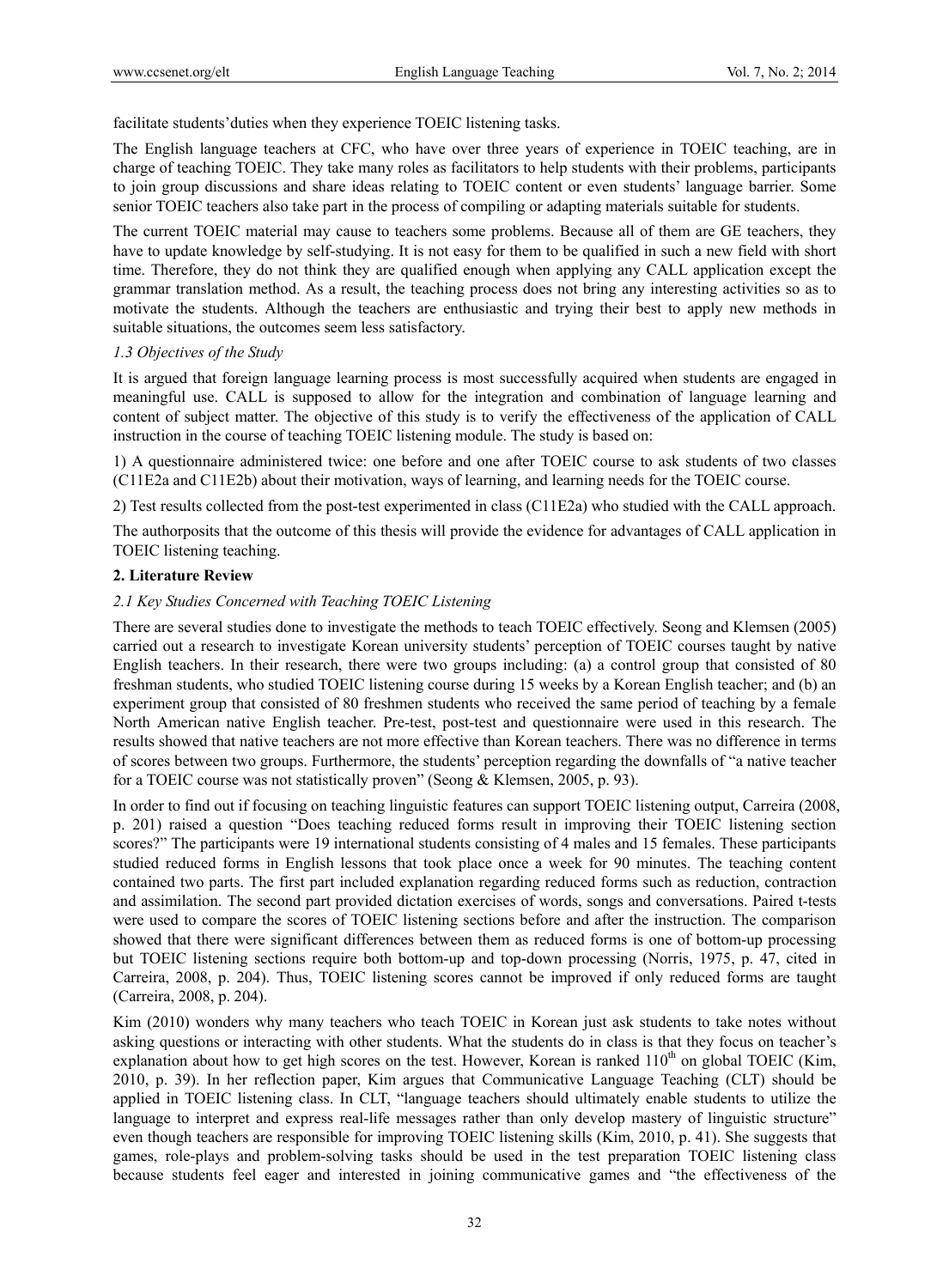# students' test will increase (Kim, 2010, p. 43).

Generally speaking, there are some studies addressing the methods of teaching TOEIC listening. These studies just focus on some previous results of other studies to carry out research related to TOEIC listening comprehension. However, the results do not have significant contribution to improving the TOEIC listening performance. Especially, very few studies investigated the connection between CALL and TOEIC listening module. Thus, it is still negotiable to find out the effect of CALL on TOEIC listening performance. Before doing this, it is necessary to present the information related to CALL in the following part.

# *2.2 The Advantages of Using Call to Teach TOEIC Listening*

Dealing with vocabulary and working memory is always a crucial concern about the TOEIC listening performance (Chu, 2009, p. 45). CALL plays an essential role in dealing with this concern. As mentioned in the previous part, there is a wide variety of vocabulary in TOEIC listening test including different settings and situations. Gazzaniga, Ivry and Mangun (1998) confirm, "everyone agrees that a mental store of word meaning is crucial to normal language comprehension and production" and "the listener is confronted with enormous variability in input: the rate of speech, the dialect of the speaker, and the sex of the speaker, to name a few". So, how much vocabulary is necessary for foreign language learners to comprehend TOEIC listening? Chujo and Oghigian (2009) suggest that learners would need at least 95% coverage of the running words in the auditory input. So, learners need to require a minimum vocabulary size of 4000 words. In order to meet this requirement, the teaching vocabulary method needs to be changed.

There have been some studies addressing the effects of CALL on language vocabulary. NishigakiandChujo (2005) launched out university- level vocabulary CALL programs for TOEFL and TOEIC due to the fact that "vocabulary building is at the heart of language acquisition" (p. 40). They ask university students to evaluate the quality of the program after they get exposure to using it. Surprisingly, ninety-five per cent of the words can be remembered well in a period time of four months. Besides that, students gave positive comments, "the material was useful" and "I want to learn more vocabulary with this material" (p. 43).

Lin (2004, cited in Levy, 2006) implemented a study aiming at investigate how learners' incidental vocabulary is improved by video-based computer assisted language learning (VBCALL). In that research, after using an English proficiency test, eighty two university freshmen were divided into three groups: (a) high reading and high listening English proficiency, (b) high reading and low listening English proficiency, (c) low reading and high listening English proficiency. All members in three groups underwent five vocabulary follow-up tests, five English video-based lessons chosen from the 2006 CNN news and vocabulary pre- and post-tests. It required eight periods for data collection to come to the final findings. Lin (2004, cited in Levy, 2006) found out all three group's post-test vocabulary were higher than those of their pre-test. In other words, learners' vocabulary can be facilitated and promoted through video-based CALL activities.

On the same direction, Lee (2008, p. 84) carried out a study to investigate how Taiwanese students' learning English pronunciation is assisted by two CALL programs including *MyET*and *Issues in English.* 153 college students joined this research and they were supposed to use two computer software programs and answer 6 openended questions, for example, *(1) what are the characteristics of this program? (2) What are the advantages of this program? (3) What kind of improvement does it need to meet your needs? (4) What are the differences between a real teacher and this program?* The results indicated that the students found two programs interesting and helpful for them. However, they liked the one with 'explicit correction feedback, and with repetition and other specific functions, as well as the facility for self-paced and self-directed learning' (Lee, 2008, p. 2).

After looking into research on CALL and vocabulary learning, Son (2001, p. 33) commented that educators lack important studies which need to be comparative and evaluative even though they have done several researches on the benefits of computer dictionaries for vocabulary acquisition. He suggested more studies should be done to investigate "the effects of lexical CALL on manifold aspects such as implicit and explicit learning of vocabulary and comprehension". Additionally, he said "these research activities would provide better understanding of how software can be developed and used best in CALL environments; and of what students learn from computer-assisted vocabulary activities".

Working memory is considered to play an important role in the cognitive operation controlled processing (Ortega, 2009). On the other hand, working memory is necessary for listening comprehension. Colflesh and Conway (2007) explored the relationship between working memory capacity and controlled attention in listening comprehension. The result showed that students with greater working memory capacity performed better than students with lower working memory. Therefore working memory is really useful for listening comprehension in general and for TOEIC listening in particular.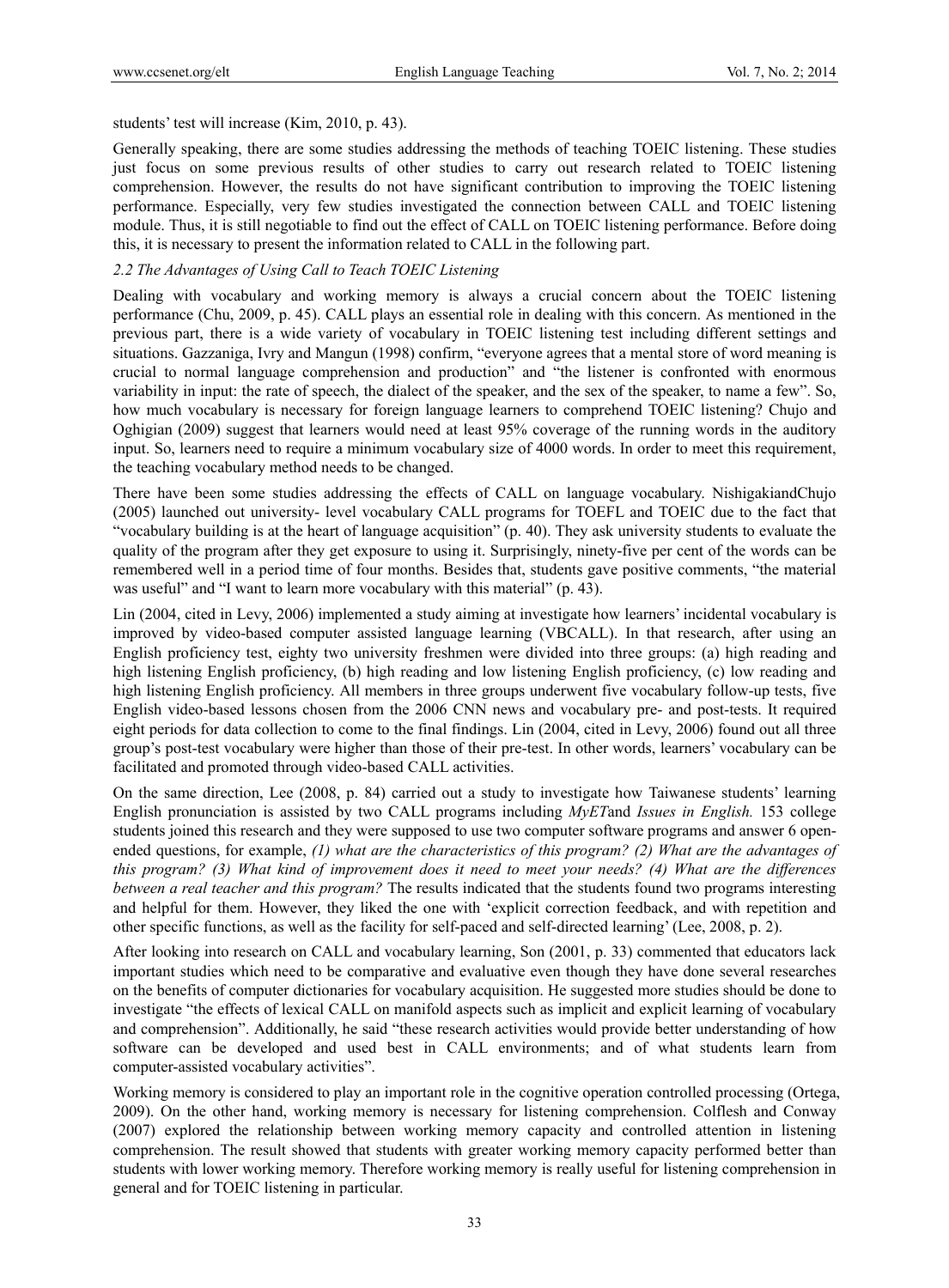From the above findings, one may believe that CALL may be a contributing solution of the issues related to vocabulary and working memory that are two important elements to get high scores in four parts of TOEIC listening module. Besides that, computer assisted language learning may make students get involved in listening activities and get over listening difficulties mentioned in the previous section. It should be worthwhile to conduct this study to investigate the effects of CALL on listening comprehension regarding TOEIC listening skills. By doing so, it would be useful to see whether students taught with CALL have better TOEIC listening skills than those taught with traditional methods. As a result, English teachers at CFC may get useful information on the effects and advantages of CALL so that they can use appropriate method to enhance students 'listening TOEIC listening skills.

# **3. Methodology**

#### *3.1 Research Questions and Hypotheses*

The research is designed to answer the most important question and some sub-questions that follow:

Do students taught with CALL have better listening skills at TOEIC level than those taught with the traditional methods?

#### The sub-questions are:

1) Is there any difference in the performance on TOEIC listening test between students who are taught with CALL and those who are taught with more traditional method using textbook only?

2) Does CALL instruction increase/decrease students' TOEIC listening scores?

3) Do learners who are taught with CALL use listening strategies more effectively than learners who are taught with currently used textbook only?

#### *3.2 Research Design*

With the aim of studying the effectiveness of the CALL approach, the material input used in the treatment group was the main research instrument. Besides this, there were the students' feedbacks towards the newly-designed material through part 2 in the questionnaire. Hereafter, the participants, the instruments, and the data collection process are described below in detail.

# 3.2.1 Participants

There were 25 students in each group including control group and treatment group. The target students of this study were enrolled in class C11E2a and C11E2b, who were in the same year of learning and major. They were from 18 to 20 years old. Students of class C11E2a were chosen to be the treatment group to learn TOEIC listening with the CALL approach conveniently. Class C11E2b was the control group who was taught with the current textbook and traditional teaching method by the same teacher.

#### 3.2.2 Instruments

Instruments for carrying out the research are questionnaire, the material input for CALL application in the treatment group and the post-test.

#### 3.2.2.1 The Questionnaire

Each student was given a copy of the questionnaire and expected to write his or her responses right on the paper. Because of the sensitiveness of the issue accessed in the study, the students were not required to write their names on the questionnaire. For avoiding misunderstanding and ambiguity, the researcher gave direct guide, administered the process and collected the questionnaire right after the informants finished their answering.

The questionnaire had two parts covering 9 questions concerning about the following points:

In the first part of the questionnaire, there were three questions asking students about their background as well as their important skills and four parts in TOEIC listening test when learning English before officially joining TOEIC listening course. In each question, the students were asked to tick one of the four spaces provided.

When the students went through the quasi-experimental period, they were asked to join the second part of the questionnaire. In this part, questions  $4 \& 5$  were given to the students of the two classes asking about CALL application in their study as well as their future jobs. The information would help specify whether or not the course met the students' learning needs. For question 6, this was the chance for the students to express their learning style by ticking one of the provided spaces to fulfill their participation.

For the last three questions 7, 8 & 9, only students of the treatment group were asked to fill out the form. The rest of this questionnaire mentioned the students' opinions about the selected material input with the CALL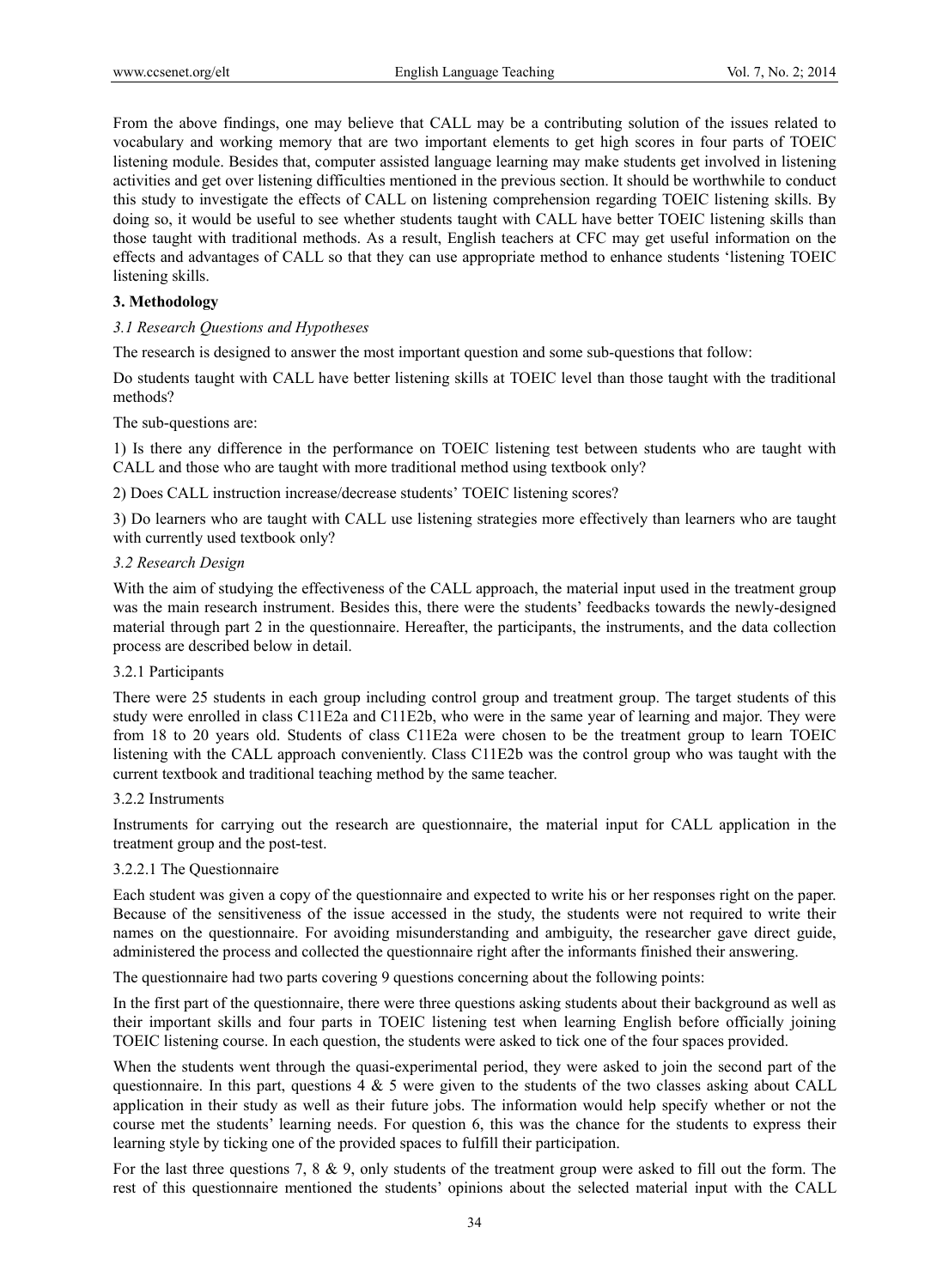approach, their motivation, and the teacher's method.

# 3.2.2.2 The Input Used in the Treatment Group

#### *The quasi-experimental design*

The key difference in quasi-experimental design is the lack of random assignment. Anyway, where experiments are not possible, a well-conceived quasi-experimental design, if executed with statistical sophistication and in recognition of its limitations, will provide better information than no impact evaluation at all. (Kumar, 1996, p. 88).

Due to some limits in the setting of the study, the researcher applied the quasi-experimental design in the study. Following this design, the selection of two groups including C11E2a and C11E2b would work as the treatment group and the control one.

These two groups had the same major, equivalent general English background and attended the TOEIC course two times in a week with the same teacher – the researcher. The material input designed in the CALL approach was authentically selected and introduced into the treatment group only whereas the control group still learnt with the current material and traditional teaching method.

# *The input used in the treatment group designed in CALL*

In the TOEIC course, the students were trained to be able to comprehend contents and enhance the competence for using the language appropriately in real communication.

With the above specified objectives, the input was authentically collected from many sources including websites, software, courseware, DVDs and CDs. This input carried out authentic contents and "content can provide a motivational and cognitive basis for language learning since it is interesting and some of value to the learners" (Brewster, 1999, p. 84).

As a rule, teaching material and teaching method are always in couple. As being mentioned above, the students in the treatment group would learn with CALL. This required the teacher to apply methodology in such a manner that could help the students integrate all language listening skills, comprehend contents of the field and enhance their capability for using the language appropriately in communication.

It has been accepted that defective learning material will fail to bring the interesting atmosphere to the insiders in the course. With the current TOEIC material and teaching method, the students were only ableto be equipped with a vast amount of new words and listening tasks passively.

Although the researcher tried his best to integrate all listening activities in the control group, the results attained seemed to be less satisfactory.

#### 3.2.2.3 The Post-Test

When the quasi-experimental course finished, the researcher implemented the summative evaluation. The researcher designed the final listening test given at the end of the course. Its details are as follows:

The test consists of 100 questions divided into 4 parts.

Part 1 (one picture) comprises 20 four-choice questions. Students are required to listen to four statements for each picture and they have to choose the statement that best describes the picture.

Part 2 (Question- Response) comprises 30 three-choice questions. Students listen to one question and three statements followed. They need to select the statement that best responds to the question.

Part 3 (short conversation) has 30 questions. Candidates hear a short conversation between two people and choose the correct answer regarding that conversation.

Part 4 (short talk) includes several short, spoken monologues. Candidates listen to each talk and answer the number of multiple choice questions

#### 3.2.3 Data Collection Procedures

TG and CG were asked to answer three questions relating to their background, attitudes, and motivation when learning English in the first part of the questionnaire. At the same time, the students of the two classes were given a pre-test to confirm their equilibrium in GE knowledge before they participated in TOEIC course officially.Data collected from the first three questions were illustrated through tables 1, 2, and 3. In addition to data from questionnaire, GE test scores were also summarized and shown in figure 1.

Both TG and CG took part in post-test after the quasi-experimental stage completed. TG were asked to answer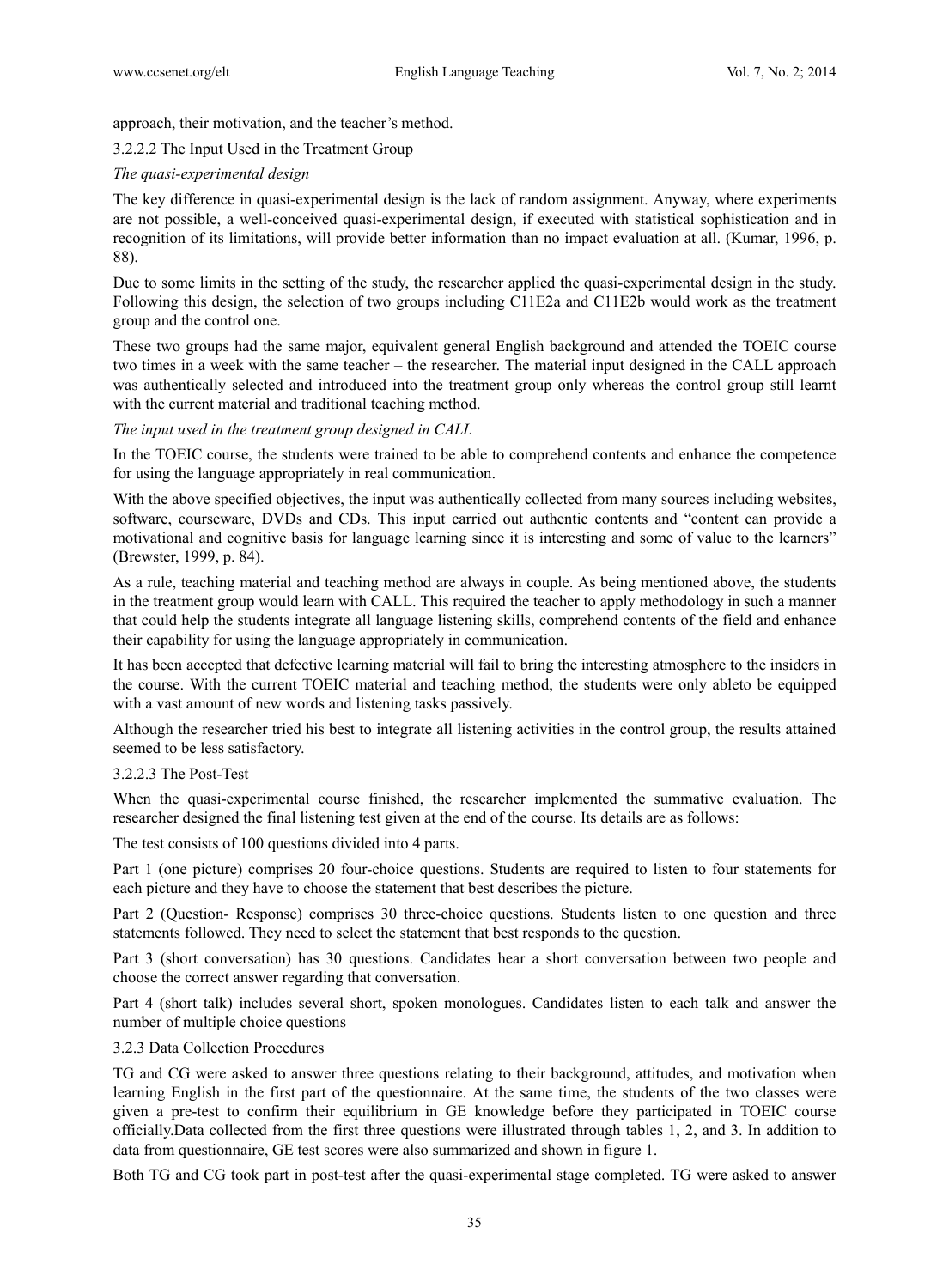the second part of the questionnaire. Data collected from the questionnaire and results of the post-test were shown in tables 4, 5, 6, 7, 8. 9 and figure 1.

# **4. Findings and Discussions**

#### *4.1 Questionnaire before the Quasi-Experimental Stage*

Someof the students proved their achievements through some certificates authorized by prestigious institutions. Among 50 students of the survey, 10% of them had A certificate whereas the percentage of students who got level B was higher. For this case, the students appreciated the value of higher level. So they chose to take B level if they could without holding A level first. Meanwhile, 4% of students gradually got familiar with TOEIC course. However, number of the students who did not get any certificates seemed fairly high. 72% of them did not recognize the vital role of English in their study and future work (See table 1).

Table 1. English certificate

| English Certificate |       |
|---------------------|-------|
| A level             | 10%   |
| B level             | 14%   |
| <b>TOEIC</b>        | $4\%$ |
| No certificate      | 72%   |

In addition, the students were asked to express their opinions freely about the TOEIC parts they found to beweak at so that the syllabus would be modified and designed to improve their weak parts and meet the students' learning needs. The results showed that 46% of the students encountered difficulties when doing tasks of part IV. In the TOEIC listening course, the longest part and the most difficult one is part IV, which requires from the students much effort to focus on and understanding ofthe content. Furthermore, 34% of the students felt that Part III was not an easy task in TOEIC listening. A minor percentage of the students (12% and 8%) had trouble with part II and part I, respectively. So, these results considerably helped the concerned syllabus designers for composing an appropriate syllabus with CALL application, which could satisfy students with all parts in the test (See table 2).

Table 2. Students' TOEIC part weakness

| Students' TOEIC part weakness   |       |
|---------------------------------|-------|
| Part I: Picture Description     | $8\%$ |
| Part II: Questions and Reponses | 12%   |
| Part III: Short Conversations   | 34%   |
| Part IV: Short Talks            | 46%   |

The next question mentioned the students' skills of four parts in TOEIC listening module important to their future jobs. Results from this question also help syllabus designers think about the compilation of a suitable teaching method and CALL input which match with the students' needs through authentic language and texts. As being observed, 56% of the students needed all part skills when attending an English TOEIC listening course because the skills of these four parts all assisted learners to improve their listening skills in communication.

In contrast, 18% and 14% of the students showed great concerns towards the skill of part IV and part III, respectively because they were useful for them to understand the talk and the conversation supporting them with effective communication in their real work life. Only 4% of the students thought part I skill was necessary for their job (See table 3).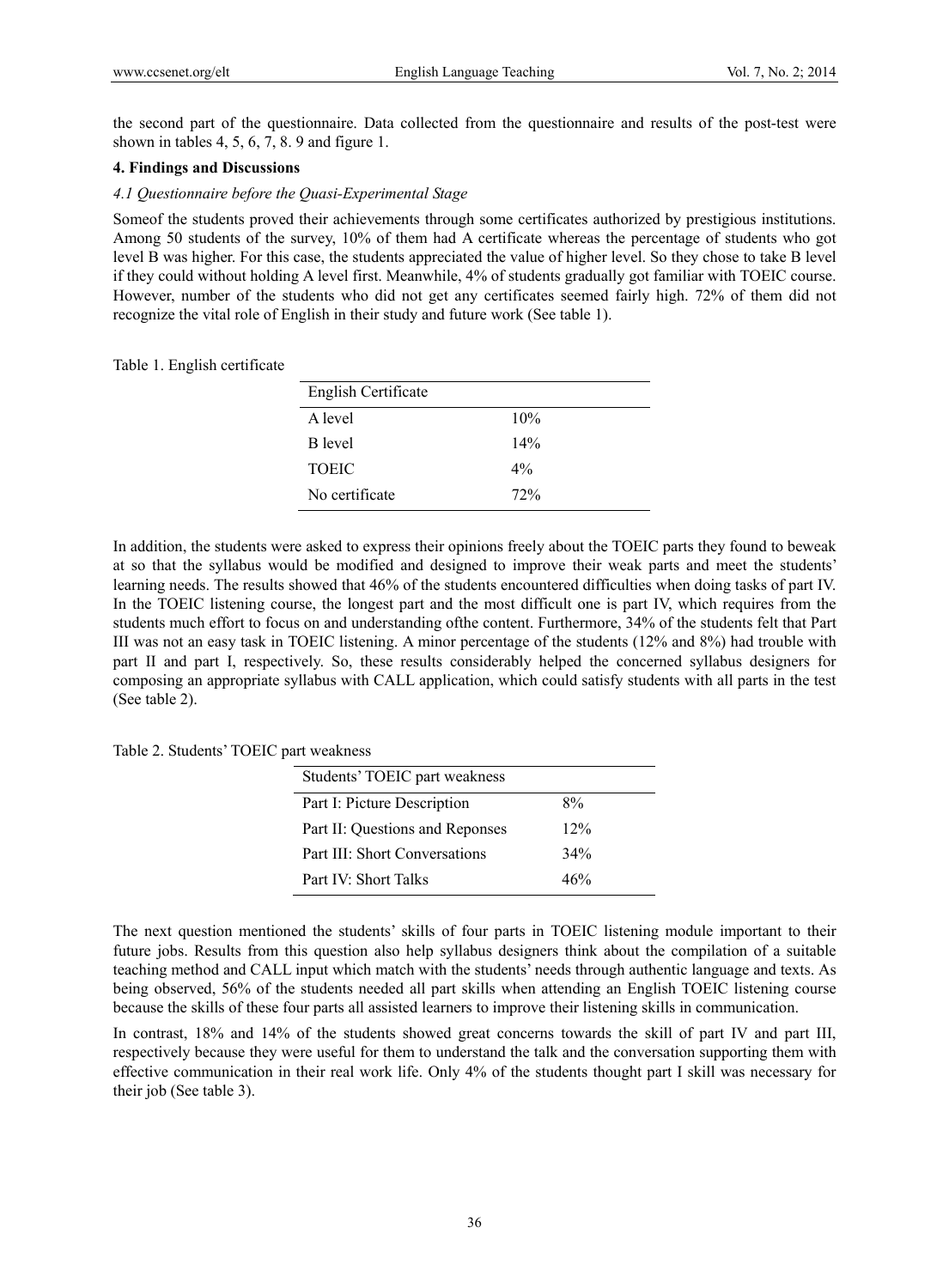# Table 3. TOEIC parts necessary for future job

| TOEIC parts necessary for future job |       |
|--------------------------------------|-------|
| Part I                               | $4\%$ |
| Part II                              | 8%    |
| Part III                             | 14%   |
| Part IV                              | 18%   |
| All parts                            | 56%   |

The analysis from the tablesillustrated aboveinfersthat the students' English background and their desire of parts obtained in the TOEIC listening course. Students from these two classes benefit the same status of English knowledge before taking the TOEIC course.

#### *4.2 Questionnaire after Quasi-Experimental Stage*

In parallel with the post-test, students of the treatment group were asked to join the rest of the questionnaire survey. It consists of six questions relating to CALL approach including students' learning style, material input and finally teacher's method.

In CALL approach, all the activities designed to help learners study interactively and actively so that they can improve their listening. The majority of the students (76%) agreed that the course helped them a lot and 16% of them thought the course could be good enough to assist them in listening performance. This showed that the course could meet students' requirement in terms of usefulness to help them enhance listening skills (See table 4).

Table 4. The usefulness of TOEIC listening course

| The usefulness of TOEIC listening course |       |
|------------------------------------------|-------|
| A lot                                    | 76%   |
| Enough                                   | 16%   |
| A little                                 | $4\%$ |
| Not the least                            | $4\%$ |

In today conditions, whether an employee works in a state-owned enterprise, joint-venture, or foreign company, he/she needs English of communication. In this case, the language of TOEIC proves its primary role for this purpose. For those people who work in the speaking English organization, English for communication is the key factor which helps them be near to the top of management. Acknowledging the importance of TOEIC learning through the authentic content they acquired, most of the students (84%) quite agreed with its useful application for their future jobs (See table 5).

Table 5. TOEIC listening with future job

| TOEIC listening with future job |     |
|---------------------------------|-----|
| Helpful                         | 84% |
| None                            | 16% |

TOEIC listening with CALL required the students to take part in communicative and interactive activities in each lesson so that the students can experience the authentic knowledge and content of language. As being collected from the statistics, 16% of the students showed their interest in learning with the traditional method (listen to the teacher or CD player to do the listening tasks). On the other hand, 36% of them preferred communicative tasks with CALL. Surprisingly, 48% of the students felt eager to take part in the tasks organized with two methods at the same time. This inferred the roles of teacher as a negotiator, facilitator and organizer of class activities (See table 6).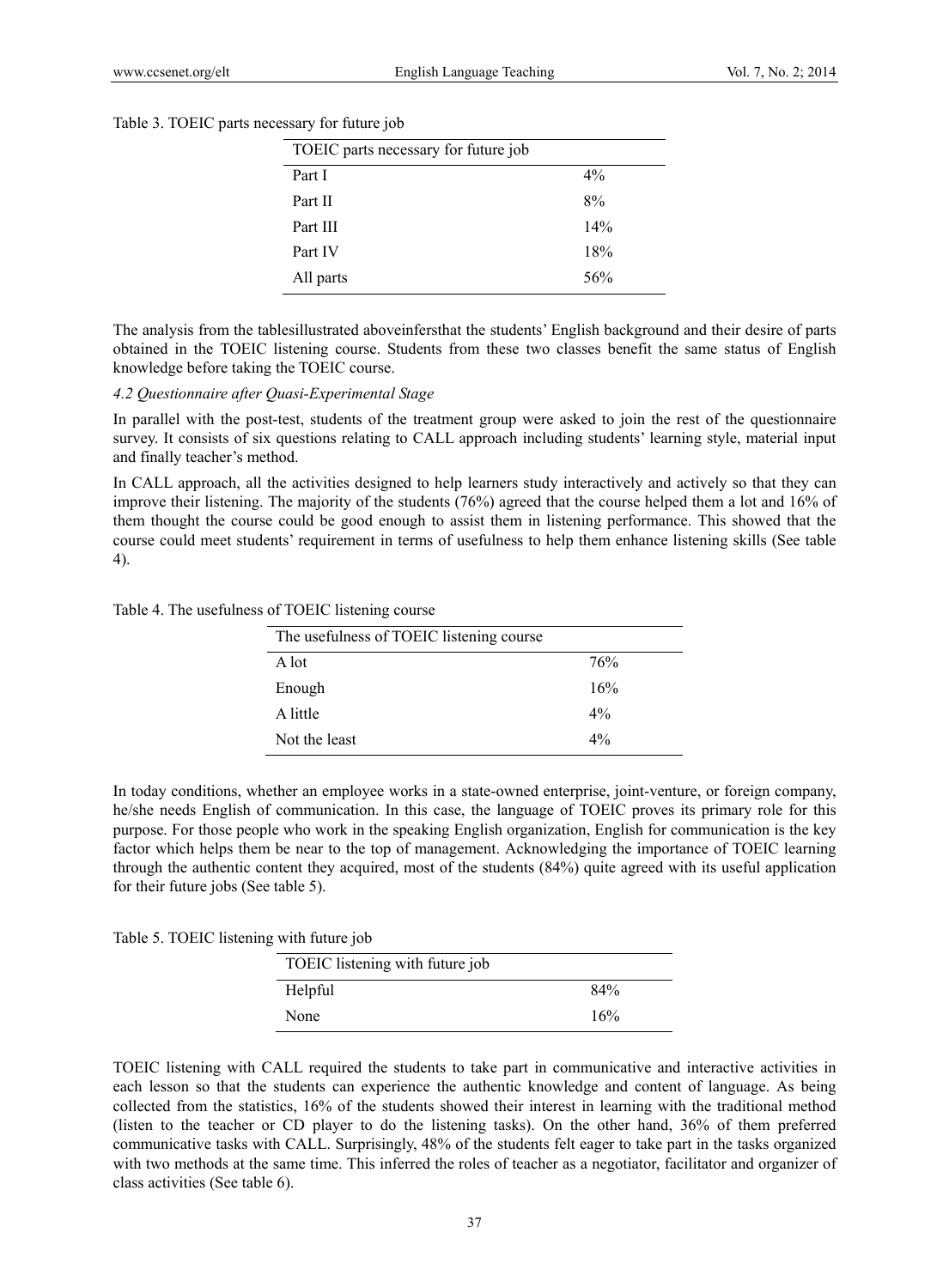| Students' learning style                                    |     |
|-------------------------------------------------------------|-----|
| Listening to the teacher or CD player to do listening tasks | 16% |
| Engaging in communicative tasks with CALL                   | 36% |
| Both                                                        | 48% |

The lessons taught in treatment group designed with application of CALL. A variety of activities and tasks with CALL were integrated in each unit. 76% of the students (40% of the students strongly agree and 36% of students agree to some extent) thought that the content in the lessons were relevant and comprehensive. Contents were considered as the contexts from which the students had a chance to learn language skills. Therefore, the tasks with CALL must be authentic and appropriate so that the students could master the language and improve their listening skills.However, there was still 8% of the students who praised their objections towards the interrelation between the content and CALL. This might result from the reason that they found it a little confused when using computers and doing tasks on computers (See table 7).

#### Table 7. Contents in CALL approach

| Contents in CALL approach |       |
|---------------------------|-------|
| Strongly disagree         | $8\%$ |
| Disagree to some extent   | 16%   |
| Agree to some extent      | 36%   |
| Strongly agree            | 40%   |
|                           |       |

The priority purpose of this study is to seek the answer for the question if the students in treatment group experiencing the CALL lessons can have better listening. After the course finished, they were asked to show their opinions on how their listening skills were enhanced. Most of the students recognized the benefits of the course towards their listening skills. 84% of them (40% of them agreed to some extent and 44% strongly agreed) admitted that their TOEIC listening had been improved significantly. However, there were still 16% of the students who did not consider the course helpful to them in terms of listening skills improvement (See table 8).

Table 8. Listening skills enhanced through authentic materials

| Listening skills enhanced through authentic materials |        |
|-------------------------------------------------------|--------|
| Strongly disagree                                     | $4\%$  |
| Disagree to some extent                               | $12\%$ |
| Agree to some extent                                  | 40%    |
| Strongly agree                                        | 44%    |

Motivation and interest are crucial in supporting students' success. When students are motivated and interested in the CALL teacher's method, they make greater connections between the listening activities and tasks. If a teacher's method in TOEIC listening with CALL is a leaner-centred approach, students will be highly motivated as they are provided the opportunities for cooperative and interactive learning. In CALL lessons, the teacher acted as a facilitator and negotiator in the course. Thus, 72% of the students found that the teacher's method was interesting and motivating. Whereas, 28% of them did not like the teaching method because they were not familiar with the new CALL-based method (See table 9).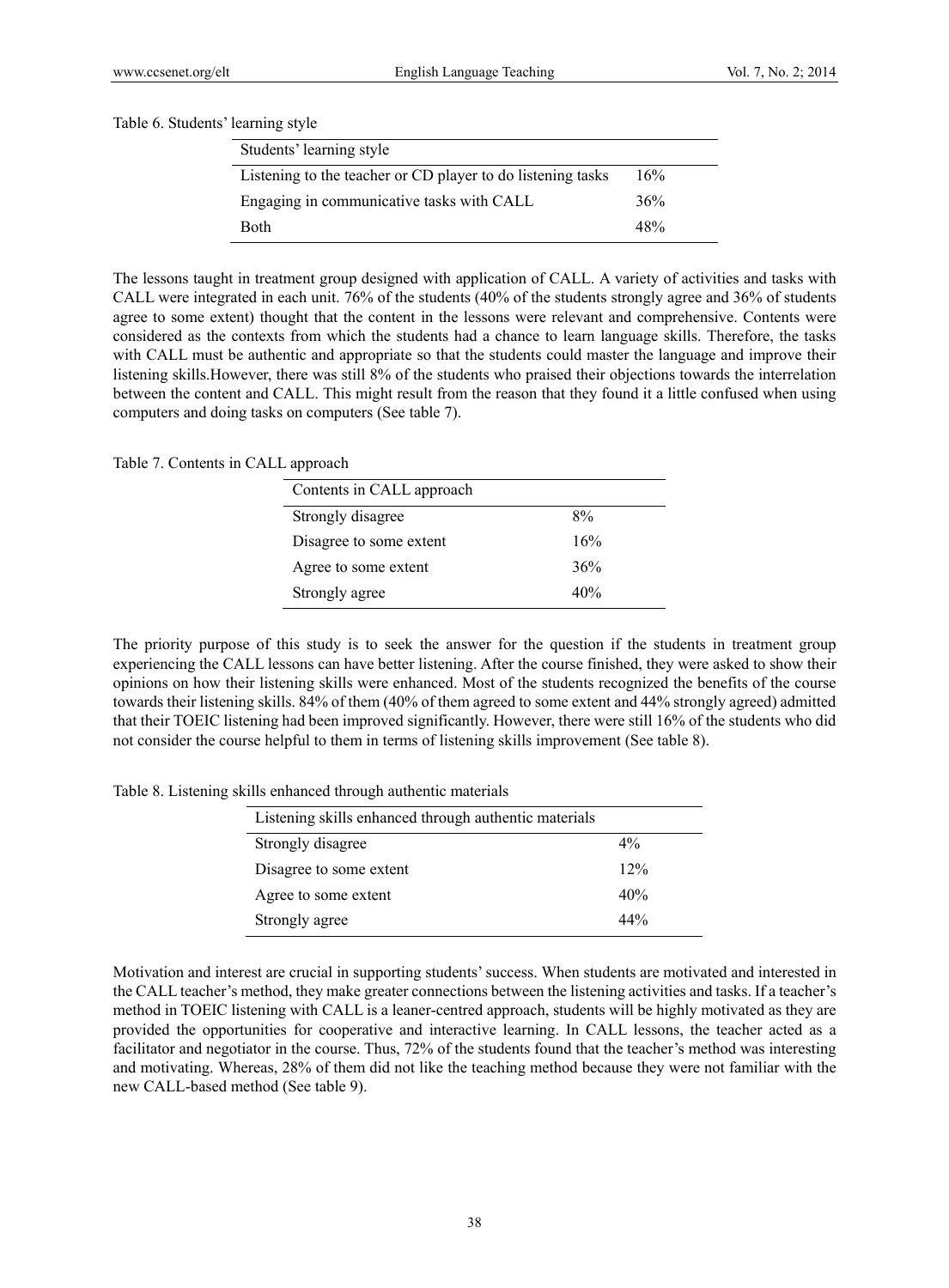# Table 9. CALL teacher's method

| CALL teacher's method   |        |
|-------------------------|--------|
| Strongly disagree       | $12\%$ |
| Disagree to some extent | 16%    |
| Agree to some extent    | 32%    |
| Strongly agree          | 40%    |

# *4.3 Data from Pre-Test and Post-Test*

The results of the experiment are summarized in figure 1.



Figure 1. Mean scores for each group on each test

It was found out that the performance of each group improved, but the performance of the treatment (= CALL) group improved significantly better than that of the control (= traditional) group.A two-way mixed between-within ANOVA examined the effect of CALL instruction on English language proficiency. It revealed statistically significant effects for test type (pre- vs. post-)  $(F = 14.452, p = 0,$  partial eta-squared = .231), group (treatment vs. control)  $(F = 7.681, p = .008,$  partial eta-squared  $= .138$ ) and the interaction between these two variables ( $F = 9.318$ ,  $p = .004$ , partial eta-squared = .163). Thus, the results of this experiment confirmed the prediction that, for Vietnamese learners of English in general, a CALL methodology would be more effective than a traditional one.

# **5. Conclusions**

Teaching TOEIC with the current material by traditional methods seems less effective and fails to meet the students' needs for the course. Findings collected from the control group reveal the unsatisfactory results in both language competence and content acquisition. When learning with this teaching method, students do not feel interested and motivated because conversations and talks are somehow long and above their capability of understanding. In addition to this, their involvement in class activities is switched off due to their lack of the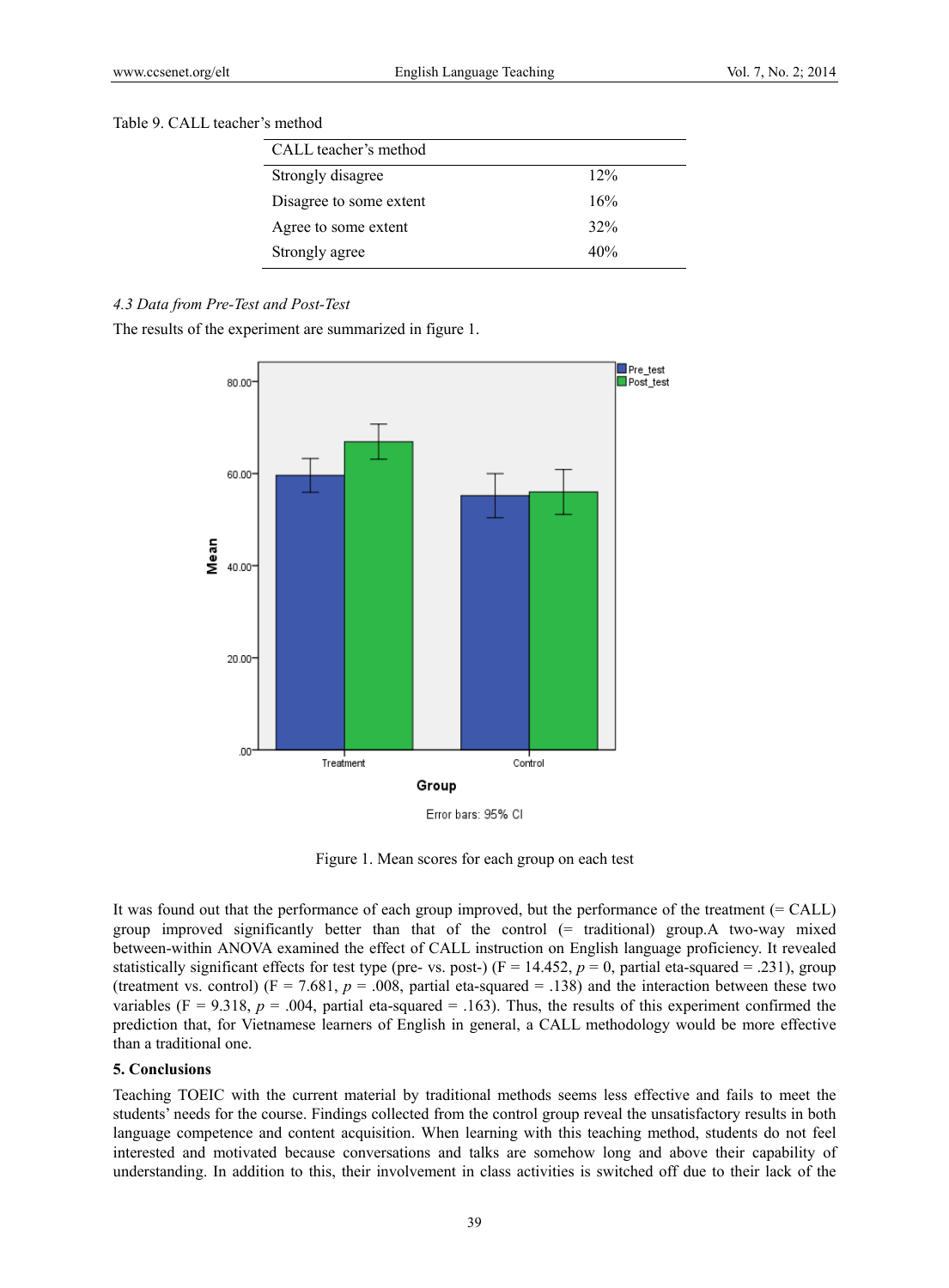specialist knowledge.

Moreover, this type of material and teaching method just require students to give the correct answer for 4 parts in TOEIC listening format. This results in the low scores in the post-test because this learning style cannot satisfy all parts in the test. So the current teaching method with the current textbook seems to be ineffective.

Contrary to the current teaching method with textbook used in the control group, the teaching method and input designed in the CALL approach used in the treatment group brings it more effectiveness. The lessons reflect the purpose of enhancing listening skills and using the input to which listening activities are authentically selected and language is simplified to the students' right level.Students learning with CALL have chances to expose themselves to interactive activities in class via webs, games, puzzles and powerpoint. Therefore, their involvement, interest as well as motivation are enhanced gradually. In addition to their feeling of interest in the course, one of the vital factors for success, their scores in the post-test are also better. In short, the CALL approach can be both challenging and demanding for the teacher and students, however, it is very stimulating and rewarding.

#### **References**

- Brewster, J. (1999). Teaching English Through Content: Supporting Good Practice. In C. Kennedy (Ed.), *Innovation and Best Practice*. Longman.
- Carreira, J. M. (2008). Effects of teaching reduced forms in a university preparatory course. In K. B. Watts, T. Muller, & M. Swanson (Eds.), *JALT 2007 Conference Proceeding*. Tokyo: JALT.
- Chujo, K., & Oghigian, K. (2009). *Discovering grammar in the beginning-level DDL EFL classroom*. Paper presented at the Seventh International Conference on Teaching and Language Corpora, Paris, France.
- Chu, H. Y. (2009). *Stakes, needs and washback: An investigation of the English benchmark policy for graduation andEFL education at two technological universities in Taiwan* (Unpublished doctoral dissertation, National Taiwan Normal University, Taipei, Taiwan).
- Colfesh, G. J. H., & Conway, A. R. A. (2007). Individual difference in working memory capacity and divided attention in dichotic listening. *Psychonomic Bulletin & Review*, *14*, 669-703.
- Hutchinson, T., & Waters, A. (1987). *English for Specific Purpose*. UK: CUP.
- Gazzaninga, M. S., Ivry, R. B., & Mangun, G. R. (1998). *Cognitive neuroscience: The biology of the mind*. New York: Norton.
- Kim, J. (2010). Effective communication language teaching in a test-preparation class: Is it possible? *Hawaii Pacific University TESOL Working Paper Series*, *8*(1/2), 39-43.
- Klemsen, K. M., & Seong, M. H. (2005). Students's Perception of TOEIC Classes Taught by Native English Teachers. *Journal of Pan-Pacific Association of Aplied Linguistics*, *16*(2), 69-87.
- Lee, S. T. (2008). *Teaching Pronunciation of English Using Computer Assisted Learning Software: An Action Research Study in an Institute of Technology in Taiwan* (Unpublished doctoral dissertation, Institute of Technology in Taiwan, Taipai, Taiwan).
- Levy, M. (2006). *CALL Dimensions: Options and issues in computer-assisted language learning*. New Jersey: Lawrence Erlbaum Associates.
- Murphy, J. M. (1991). Oral communication in TESOL: Integrating speaking, listening and pronunciation. *TESOL Quarterly*, *25*(1), 51-74.
- Ortega, L. (2009). *Understanding second language acquisition*. London: Hodder Education.
- Savignon, S. J. (1983). *Communicative competence: Theory and Classroom Practice*. Addison-Wesley Publishing Company Inc.
- Son, J. B. (2001). Reading & Dragging: The development and use of courseware. *On-CALL*, *12*(3), 10-19. Retrieved from http://www.usq.edu.au/users/sonjb/papers/oncall98.htm

Underwood, M. (1989). *Teaching Listening*. London: Longman.

# **Appendix**

Questionnaire

Please answer this questionnaire to the best of your knowledge. Your answers will be confidential completely, and used for research purpose only. Thank you for your time and help.